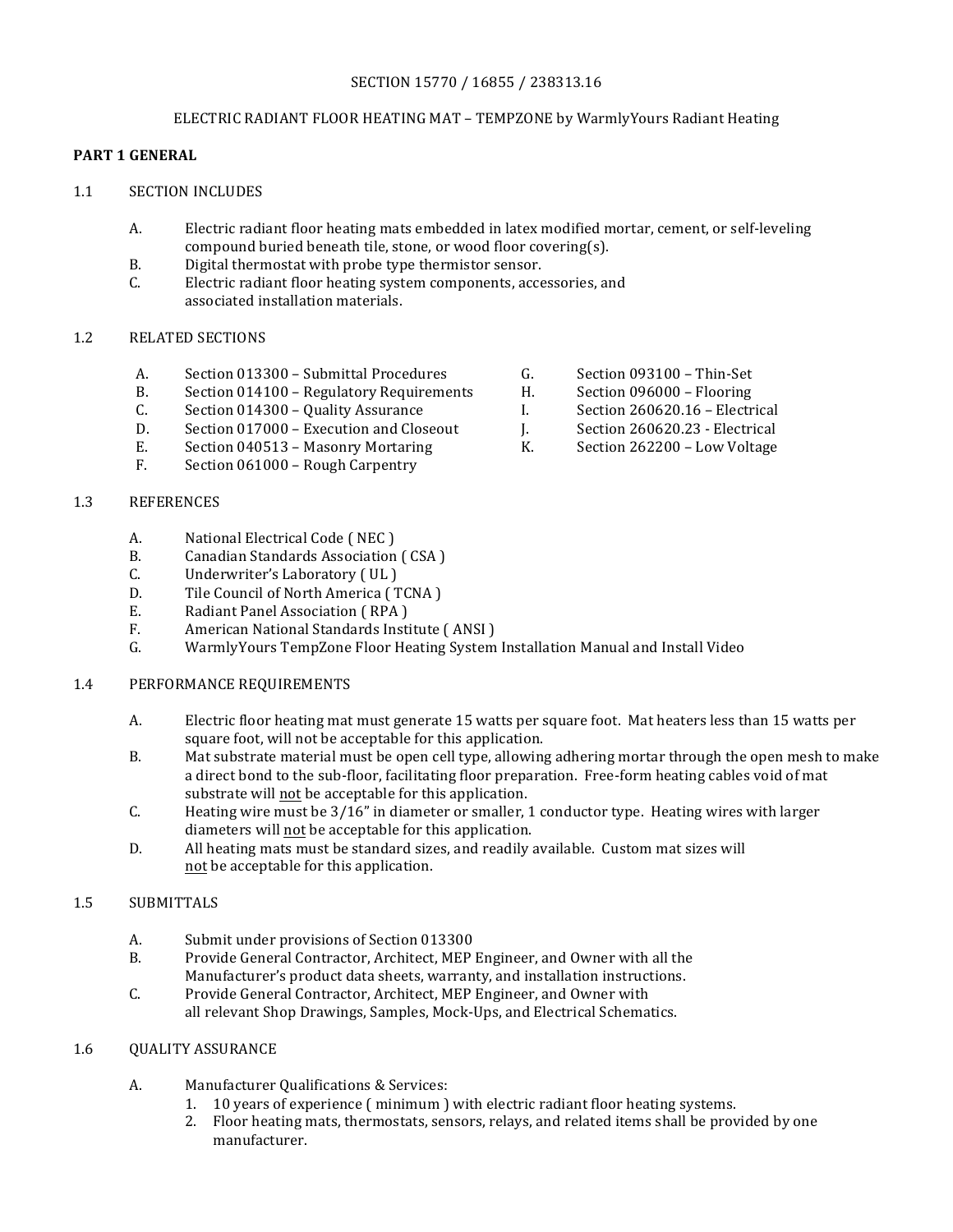- 3. Must provide 24/7 technical installation support, and free design assistance.
- B. Installer Qualifications:
	- 1. Must have verifiable experience successfully completing projects of similar size, and /or has been trained or certified by a manufacturer's representative.
	- 2. A licensed electrician shall complete all electrical rough-in, and electrical connections required to complete the system installation.
- C. Regulatory Requirements and Approvals Electric Radiant Floor Heating System. Provide a radiant floor heating system that complies with the following requirements:
	- 1. Heating cables for manufacture in mat form or loose cable form, shall be recognized to UL 758.
	- 2. Heating mats for installation in cement-based mortar or over wood subfloors shall be listed to UL 1673 and CSA- C22.2 No. 130-03.
- D. Pre-Installation Meetings:
	- 1. Coordinate work with other trade representatives ( general, electrical, flooring, and other trade contractors ) to verify areas of responsibility (scope of work ).
	- 2. Review project timeline and construction deadlines to ensure project will comply with all manufacturer's installation instructions and warranty requirements.

## 1.7 DELIVERY, STORAGE AND HANDLING

- A. Deliver materials in manufacturer's original, unopened, undamaged containers with identification labels intact.
- B. Store materials protected from exposure to harmful site conditions, and in an area protected from vandalism and theft.

## **PART 2 PRODUCTS**

## 2.1 MANUFACTURER

- A. WarmlyYours Radiant Heating PH: 800-875-5285 FX: 800-408-1100 2 Corporate Drive, Suite 100 Long Grove, IL 60047 Web: www.warmlyyours.com Email: gjazwinski@warmlyyours.com
- B. Substitution requests must be approved 15 days prior to bid due date. Alternative equipment manufacturer must provide all relevant product data sheets, warranty, installation instructions, shop drawings, samples, and electrical schematics. Alternative equipment must meet specified material standards.

#### 2.2 ELECTRIC RADIANT FLOOR HEATING MAT

- A. The TempZone Heating Element consists of a copper alloy resistance wire covered by Teflon insulation. A braided metal surrounds the primary Teflon insulation, and serves as a ground sheath, before a second (final) layer of Teflon insulation, which serves as the outer shell. The Heating Element is sewn in a serpentine pattern to a flexible Fiberglass Mesh with a poly-blend thread. The Fiberglass Mesh is designed to keep the Heating Element evenly spaced  $($  at  $2"$  o.c.  $)$  throughout the roll. The two cold lead return wires are factory installed (spliced) at each end of the Heating Roll, and must run back to the power supply along the perimeter of the heated space.
- B. The TempZone Heating Mat shall be 120 VAC or 240 VAC, produce 15 watts per square foot and be UL Listed. Multiple mat systems must be wired in parallel by the installer. Each TempZone Heating Mat, includes at least 13 Ft of cold lead wire, and comes with a 25 year No-Nonsense warranty.

## 2.3 THERMOSTAT & ACCESSORIES

A. TH115 Series SmartStat shall be 7-day Programmable, with a backlit digital display. SmartStats include an in-floor temperature sensor, with 15 ft of extension wire. Thermostat has integral GFCI protection, and has a 15 amp maximum capacity. Two adjustable temperature set-points, allow flexibility while programming the unit. The SmartStat includes a manual override feature. Thermostat shall be dual-voltage (120 VAC / 240 VAC), except when larger floor heating systems need Power Modules to switch the amp load (amps exceed 15 amps).